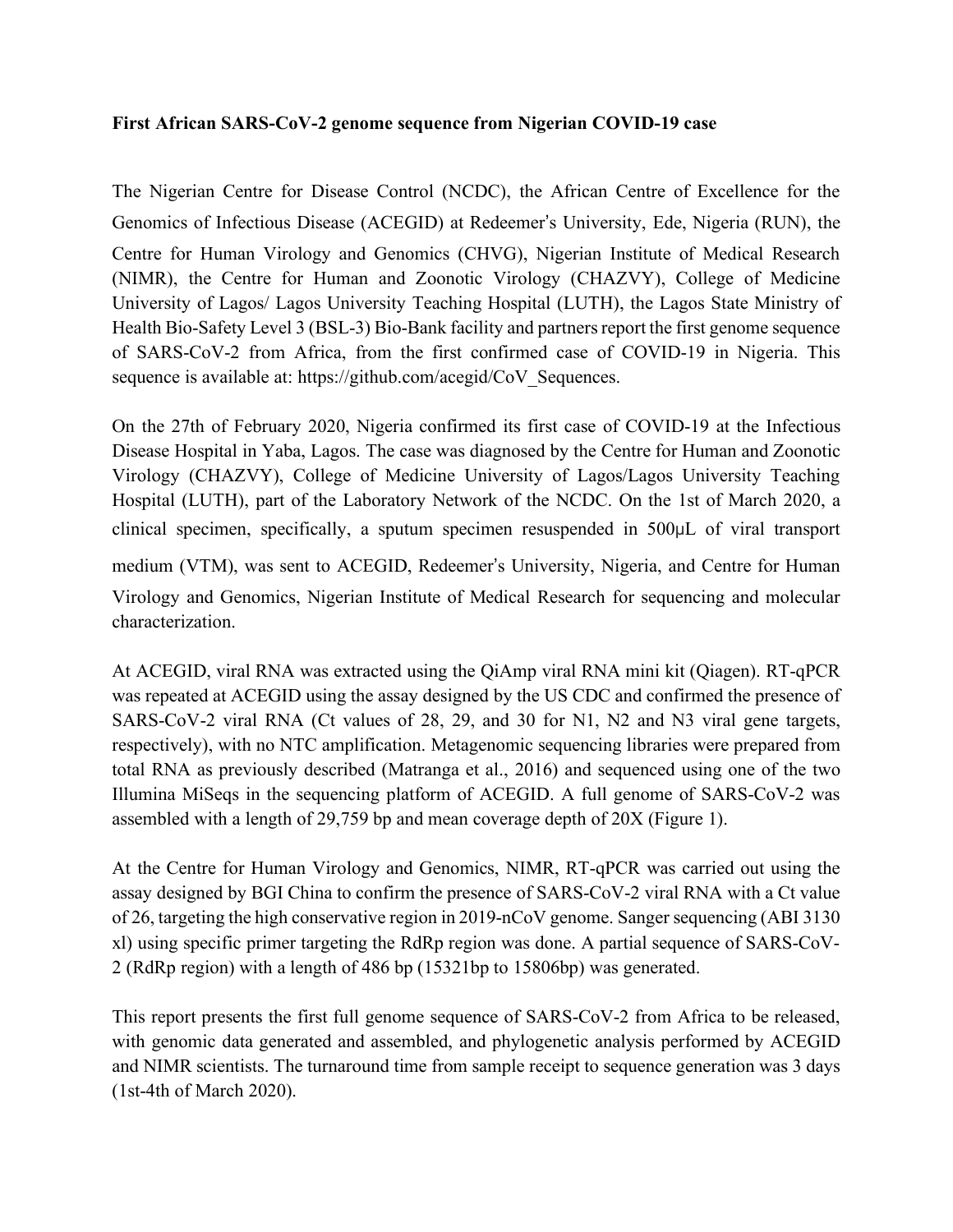All HCoV whole genome sequences from human hosts with geographical annotations obtained from GISAID and NCBI GenBank, aligned with the new genome from Nigeria. This genome clusters with a European clade, consistent with the known travel history of this case (Figure 2).



Figure 1: Illumina read coverage across coronavirus genome assembly from a patient in Nigeria.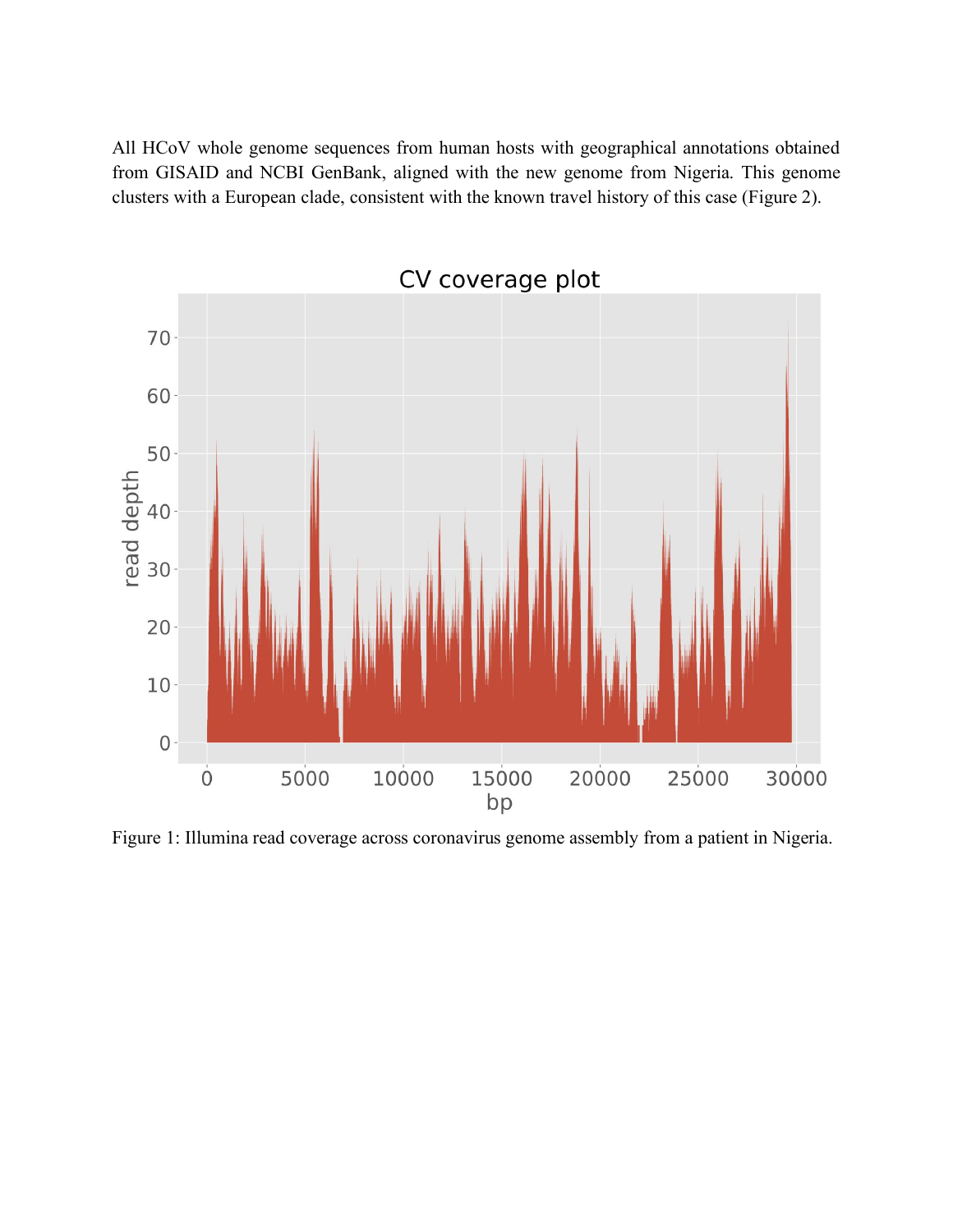

Figure 2: Maximum likelihood tree of SARS-CoV-2. These sequences were aligned using MAFFT v7.310 and tree reconstruction using IQTREE v1.6.1.

## Data availability

All sequences are available at https://github.com/acegid/CoV\_Sequences/ and https://www.ncbi.nlm.nih.gov/WebSub/ GISAID, NCBI GenBank, and NCBI SRA accession numbers will be shared when available. We would like to thank all the authors who have kindly deposited and shared genome data on GISAID and NCBI GenBank. A table with genome sequence acknowledgment can be found at https://github.com/acegid/CoV\_Sequences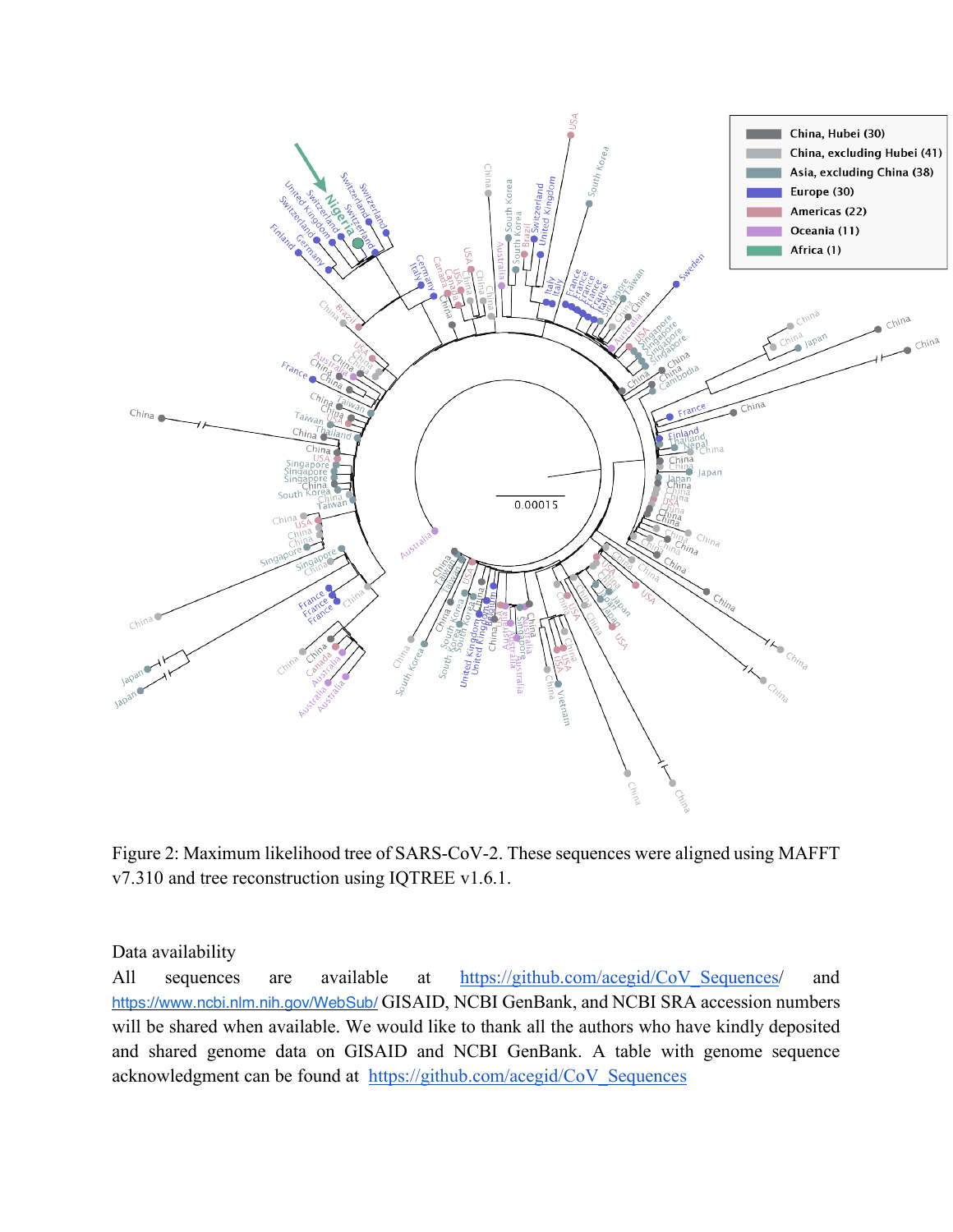## **Partners and Collaborators**

Nigeria Centre for Disease Control (NCDC), Abuja, Nigeria, @NCDCgov

African Centre of Excellence for Genomics of Infectious Diseases (ACEGID), Redeemer's University, Ede, Osun State, @acegid\_lab

Centre for Human Virology and Genomics, Nigerian Institute of Medical Research (NIMR),

Centre for Human and Zoonotic Virology (CHAZVY), College of Medicine University of Lagos Lagos University Teaching Hospital (LUTH)

Infectious Disease Hospital, Yaba, Lagos, Lagos State Ministry of Health, Nigeria

Redeemer's University, Ede, Osun State (RUN)

Africa CDC, Addis Ababa, Ethiopia, @AfricaCDC

Broad Institute and Harvard University, Cambridge, MA, USA

Beth Israel Deaconess Medical Center, Boston, MA, USA

China Centre for Disease Control, Beijing, China

#### **Disclaimer and contact information**

Please note that these analyses are based on work in progress and should be considered preliminary. Our analyses of this data are ongoing and a publication communicating our findings on these and other published genomes is in preparation. If you wish to use this data please contact:

## **Chikwe Ihekweazu, M.P.H, F.F.P.H**

Director General, Nigerian Centre for Disease Control (NCDC) Abuja, Nigeria Email: chikwe.ihekweazu@ncdc.gov.ng Website: https://ncdc.gov.ng/ Twitter: @Chikwe\_I